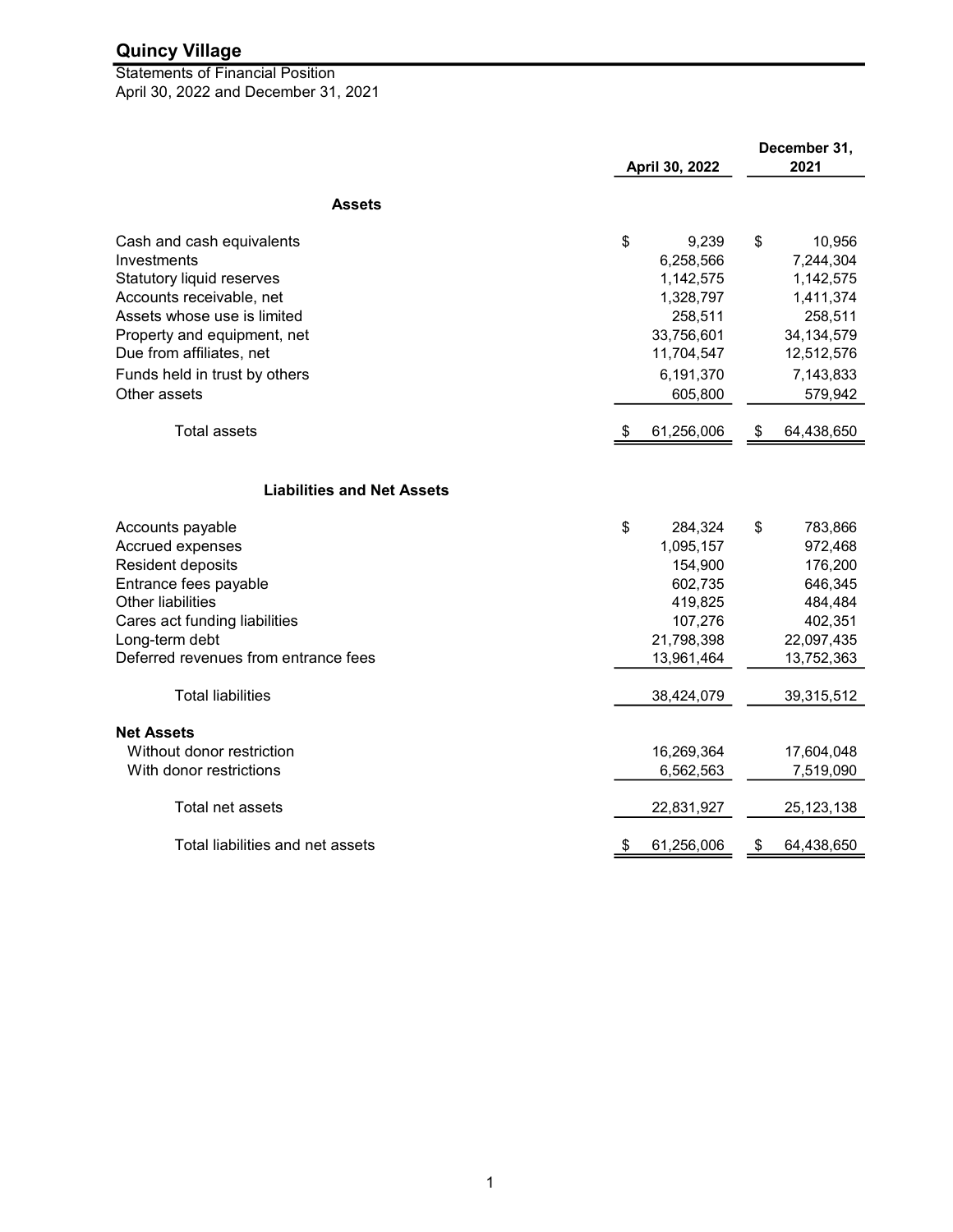#### Statements of Operations and Changes in Net Assets Period ended April 30, 2022 and year ended December 31, 2021

April 30, 2022 December 31, 2021 Net Assets Without Donor Restrictions Revenues, gains and other support: Resident services: Resident services **but a 19,497.298 6.021.385 6.021.385 6.021.385 6.021.385 6.021.385 6.021.385 6.021.385 6.021.385 6.021.385 6.021.385 6.021.385 6.021.385 6.021.385 6.021.385 6.021.385 6.02** Amortization of entrance fees 1,787,909 626,890 626,890 626,890 626,890 61,787,909 Total resident services 21,285,207 6,648,275 Contributions, gifts, grants and bequests 19,409 19,409 110,741 Other revenues 48,495 Government grants 2,098,000 and 2,098,000 control and 2,098,000 control and 2,098,000 control and 2,098,000 control and 2,098,000 control and 2,098,000 control and 2,098,000 control and 2,098,000 control and 2,098,000 cont Government stimulus 832,024 Net assets released from restrictions 129,284 17,130 129,284 Total operating revenues and other support 6,684,814 24,503,751 Expenses: Nursing services 6,732,788 2,057,013 6,732,788 2,057,013 6,732,788 2,057,013 2,057,013 2,057,013 2,057,013 2,0 Rehabilitation 2,172,910 2,172,910 556,173 Recreation and special services **After a service 348,891** 143,175 448,891 Pharmacy 276,238 81,275 Social services 95,230 26,612 Physician services 51,480 17,160 51,480 Food Services 1,830,427 603,345 Building operations and maintenance and the control of the 2,860,039 and 2,860,039 and 2,860,039 Housekeeping 232,521 65,456 Laundry and linen 195,090 63,706 63,706 63,706 63,706 63,706 63,706 63,706 63,706 63,706 63,706 63,706 63,706 65 General and administrative 3,447,665 1,157,201 3,447,665 Employee benefits 332,033 950,331 Interest 466,510 264,775 **Depreciation 1,926,158 779,687** 1,926,158 1,926,158 1,926,158 1,926,158 1,926,158 1,926,158 1,926,158 1,926,158 1,926,158 1,926,158 1,926 1,926 1,926 1,926 1,926 1,938 1,938 1,938 1,938 1,938 1,938 1,938 1,938 1,938 1,938 Fundraising 79,146 26,620 26,620 26,620 26,620 26,620 26,620 26,620 26,620 26,620 279,146 Total expenses 21,765,424 7,074,839 21,765,424 Unusual non-recurring expenses - COVID-19 203,519 203,519 89,841 203,519 Operating (loss) gain 2,534,808 (479,866) Other income (loss): Investment income, net of investment expense 499,544 161,599 499,544 Realized gain on investments **59,143 2,178** 59,143 Unrealized (loss) gain on investments (1,018,595) 477,072 Total other income (loss) 1,035,759 (854,818) 1,035,759 Revenues (less than) in excess of expenses 3,570,567 (1,334,684) 3,570,567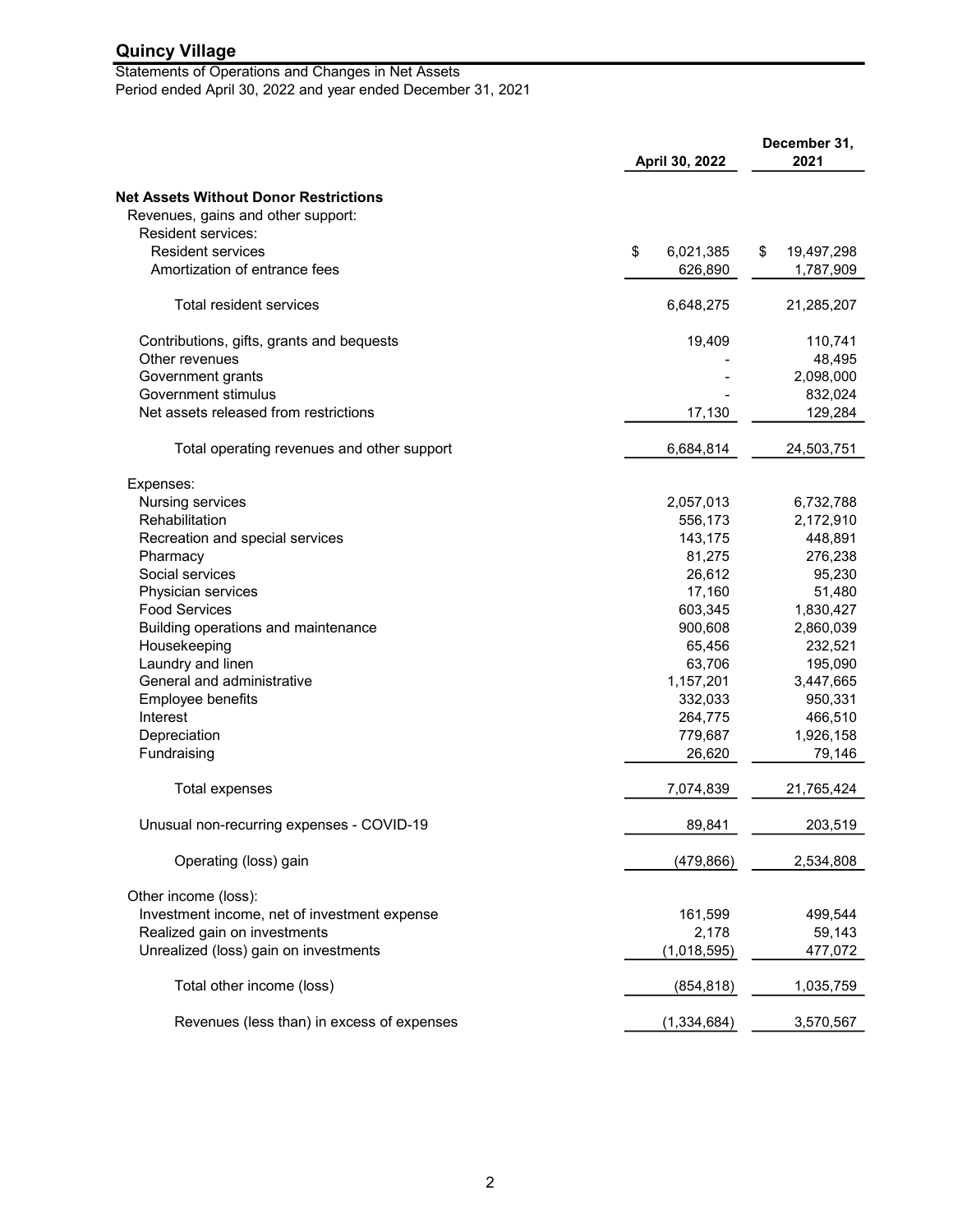Statements of Operations and Changes in Net Assets Period ended April 30, 2022 and year ended December 31, 2021

|                                                                                                                                                                                                                          | April 30, 2022                       | December 31,<br>2021                         |  |
|--------------------------------------------------------------------------------------------------------------------------------------------------------------------------------------------------------------------------|--------------------------------------|----------------------------------------------|--|
| <b>Net Assets With Donor Restrictions</b><br>Contributions, gifts, grants and bequests<br>Investment income, net of investment expense<br>Unrealized (loss) gain on investments<br>Net assets released from restrictions | \$<br>257<br>(939, 654)<br>(17, 130) | \$<br>120,593<br>828<br>396,092<br>(129,284) |  |
| (Decrease) increase in net assets with<br>donor restrictions                                                                                                                                                             | (956, 527)                           | 388,229                                      |  |
| Change in net assets                                                                                                                                                                                                     | (2,291,211)                          | 3,958,796                                    |  |
| <b>Net Assets, Beginning</b>                                                                                                                                                                                             | 25, 123, 138                         | 21,164,342                                   |  |
| <b>Net Assets, Ending</b>                                                                                                                                                                                                | 22,831,927                           | 25,123,138<br>\$                             |  |